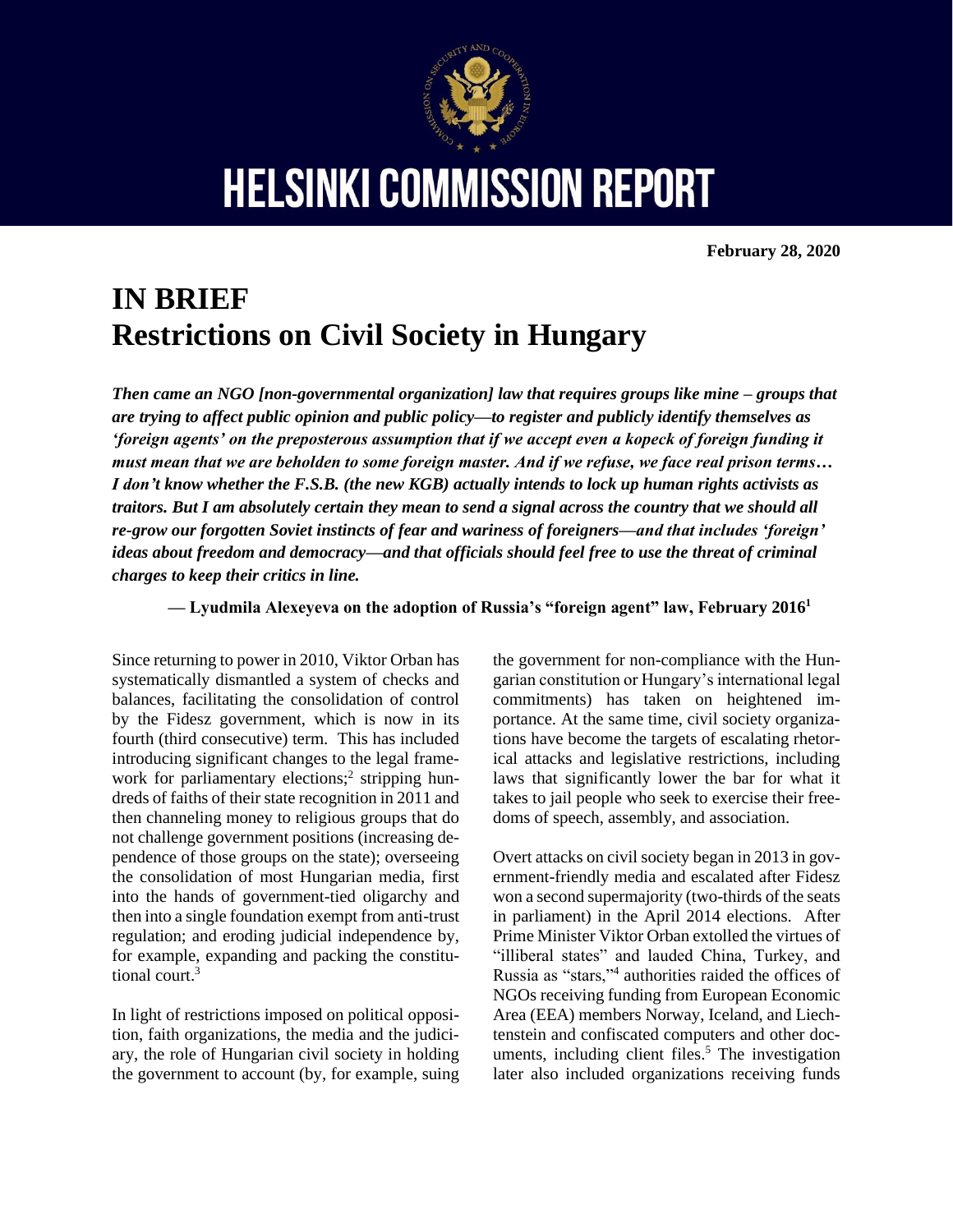from Switzerland. The raids yielded no prosecutions, and the countries temporarily suspended assistance to Hungary over concerns about its crackdown on civil society.

The State Department's 2016 Country Report on Human Rights Practices observed that Hungarian "[s]enior government officials . . . continued the political smear campaign against human rights NGOs that began in 2013 and continued after the 2014 national elections."<sup>6</sup>

#### **The Foreign Agent Law: Inspired by Russia, Proposed by Jobbik, Passed by Viktor Orban**

In 2012, Russia pioneered a model for restricting civil society organizations by classifying recipients of foreign funding as "foreign agents:" imposing burdensome, stigmatizing legal restrictions on civil society organizations and rhetorically targeting NGOs as traitors and threats to national security or the public welfare. In October 2013, the Hungarian extremist party *Jobbik* (an opposition party) proposed that Hungary adopt a Russian-style "foreign agent" law.<sup>7</sup>

In June 2017, the Orban-led government complied, adopting a law on "The Transparency of Organizations Receiving Foreign Funds," which was quickly criticized by the United States, Canada, Norway, and Germany.

The U.S. Embassy found that the law "unfairly burdens a targeted group of Hungarian civil society organizations, many of which focus on fighting corruption and protecting human rights and civil liberties." The Embassy and U.S. Department of State further argued that the law constitutes a step away from Hungary's commitments to the values and principles relating to freedom of speech and expression that are enshrined in its NATO, EU, and OSCE commitments.<sup>8</sup>

Hungary's foreign agent law classifies all Hungarian organizations receiving over 7.2 million Hungarian forints a year (roughly \$29,000) from non-Hungarian sources as "foreign funded." While EU funds channeled through the Hungarian Government are not subject to the law, EU money disbursed directly to civil society organizations is

#### OSCE Commitments

In the 1975 Helsinki Final Act, the participating States recognized the rights of individuals to know and act upon their human rights. In the 1990 Copenhagen Document, they further agreed to allow members of such groups to receive voluntary financial contributions from national and international sources for the purpose of promoting and protecting human rights and fundamental freedoms.

classified as foreign funding and so regulated. Hungary, which joined the EU in 2004, receives substantial EU subsidies, estimated at 4.6 percent of GDP for 2015-2016.<sup>9</sup>

The law permits Hungary to dissolve organizations that fail to meet their procedural reporting obligations, although its putative purpose is to combat crimes such as money laundering and terrorist financing by ensuring funding transparency in civil society organizations.

Even before the adoption of the 2017 foreign agent law, Hungarian civil society organizations were required to publicly report their funding sources. They now must also brand themselves as "foreign funded" in all press products, reports and other publications, and online materials, and list their Hungarian and foreign donors. In practice, the law creates a register of "foreign funded" groups that stigmatizes listed organizations but does not actually provide any new information to the government. The registry and the government's rhetorical association of foreign-funded NGOs with threats to national sovereignty, illegal activity, and terror threats also may intimidate potential donors and curb NGOs' ability to raise domestic funds.

The law creates three content-based exemptions for associations: sports, religion, and ethnicity. The Orbán government prioritizes advancing sports as a policy, famously exemplified by the construction of a massive soccer stadium in the prime minister's small hometown.<sup>10</sup> A sports organization is exempt from the foreign agent law while an organization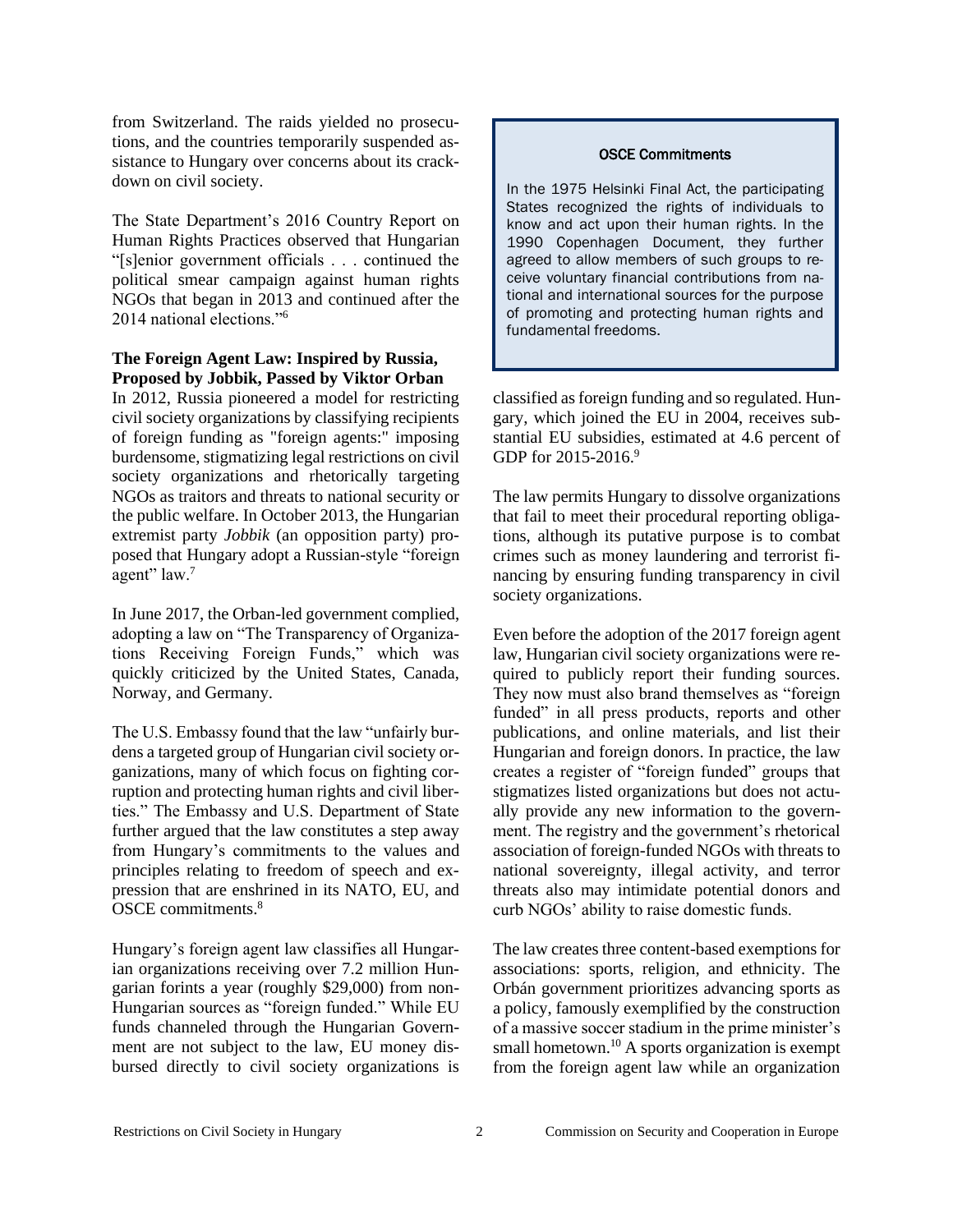investigating corruption in stadium construction is not.

The Orban government also prioritizes its bloodidentity ties with ethnic Hungarians in other countries, and has extended Hungarian citizenship on this basis to citizens of neighboring states. Hungary funds ethnic Hungarian political parties, schools, sports organizations, media, cultural associations and churches in neighboring Romania, Serbia, Slovakia and Ukraine.

Like Russia, $11$  Hungary has defended its law by suggesting it is analogous to the U.S. Foreign Agents Registration Law. After the Hungarian law was adopted, the U.S. Embassy observed, "Statements that this legislation is based on the Foreign Agents Registration Act (FARA) in the United States are false."<sup>12</sup>

The European Center for Not-for-Profit Law reported that this was the first such law adopted in an EU country.<sup>13</sup> In 2016, the Slovak fascist party "Peoples Party – Our Slovakia" proposed a Russian-style foreign agent law.<sup>14</sup> In Romania, in response to mass anti-corruption protests in 2017, members of Romania's Social Democratic Party proposed a foreign agent law similar to Hungary's in an effort to quell dissent.<sup>15</sup> Neither of those proposed laws advanced.

A number of Hungarian human rights groups have said they will not comply with the law. Organizations that challenge the law in court must divert time, money, and other resources from their core missions.

#### **Measures Restricting Freedom of Expression, Assembly**

Ahead of the April 2018 parliamentary elections, the government introduced a legislative package that was promoted as a group of measures to restrict NGOs allegedly working on migration but which included content-based criminal penalties for government disfavored speech.<sup>16</sup> While some observers viewed the legislative proposals as campaign hyperbole that might be dropped after the elections, the bills were passed after after Fidesz secured control of two-thirds of the seats in the parliament for the third consecutive time.

On June 20, 2018, Hungary passed the first part of this legislative package, which Fidesz officials referred to as "Stop Soros" legislation.<sup>17</sup> On its face, the new legislation criminalizes attempts by organizations and individuals to assist or support illegal immigration. However, the scope of the law extends to those helping asylum seekers file legal claims, monitoring human rights, and advocating for specific migration-related policies. Although framed as a measure to improve border security and combat human smuggling, the content-based speech penalties mean that distributors of knowyour-rights leaflets could spend one year in prison and Hungarians who voice opposition to the government's policies on immigration could face jail.

On July 20, 2018, Hungary passed a law imposing a 25 percent tax on financial support given to organizations engaged in "immigration supporting activities," giving new meaning to the term "progressive tax." According to the Department of State,<sup>18</sup> activities which render organizations subject to the tax include "conducting or participating in media campaigns and media seminars," "organizing education," "establishing or operating networks," or "propaganda that paints immigration in a positive light."

On July 20, the parliament also amended the law on assembly.<sup>19</sup> As other avenues of expressing dissent or criticism are closed by the government, demonstrations, usually focused on a single issue, remain one of the ways critics of government policies have moved the needle. A 2014 proposed tax on the internet and a 2018 proposal that would allow employers to delay overtime pay for up to three years were both dropped by the government after mass demonstrations.

In addition to banning demonstrations in front of the residences of public officials (following a protest organized in front of the prime minister's residence), the law allows authorities to ban demonstrations based on their proposed location or date, while preserving the same space for state-organized events.<sup>20</sup> The new law was quickly used to ban a demonstration against visiting Turkish president Recep Tayyip Erdoğan.<sup>21</sup>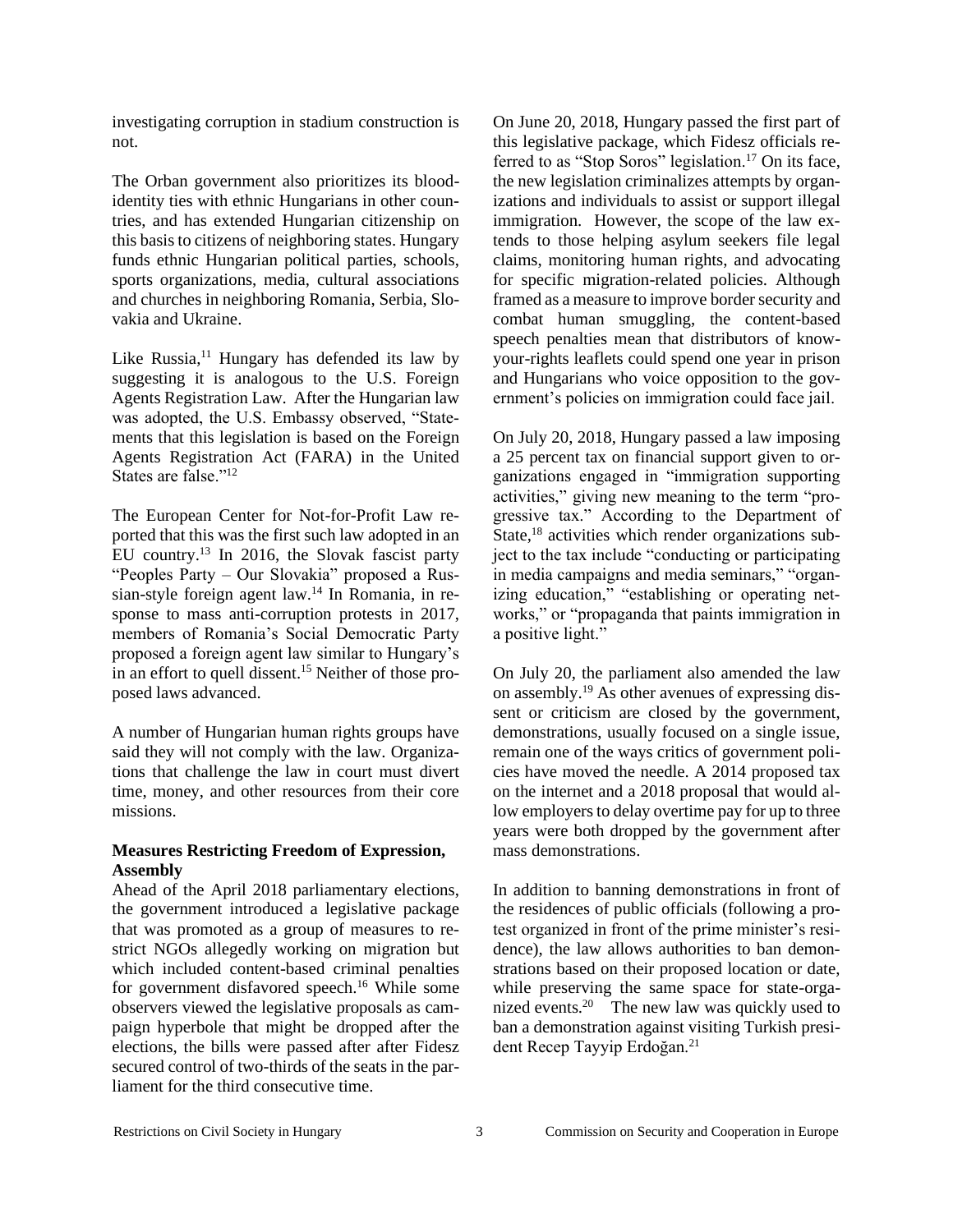#### **Intimidation Escalates: Surveillance and Enemies Lists**

Beyond legislative restrictions, civil society in Hungary faces other forms of intimidation. Prior to the 2018 elections, several NGOs were the target of a sting operation apparently intended to entrap them into making discrediting statements.<sup>22</sup> The effort failed to produce revelations about the targeted organizations. However, the dissemination of surveillance tapes illustrated that significant resources were marshaled in multiple countries (including the United States) in the effort to discredit them and demonstrated a new level of intimidation.<sup>23</sup>

Shortly after the elections, a publication owned by a close-to-Orban loyalist published an enemies list of 200 names, which Prime Minister Orban subsequently endorsed. That list included more than two dozen Americans, including Professor Cole Durham of Brigham Young University, an expert on religious liberties who has served as an advisor on that subject for the OSCE, numerous journalists, $24$  as well as the minister of economics from Orban's first government.<sup>25</sup>

Also after the elections, a number of NGO offices were "tagged" with stickers or spray paint identifying them as "pro-migration." The premises of Aurora, a Jewish community center that provides space to other civil society groups, was attacked and vandalized in September and October 2019 after previously being "tagged."<sup>26</sup>

#### **Conclusion**

There are no political prisoners in Hungary and dissidents aren't murdered for their religious views, political activity, or independent reporting. However, fines, threats of imprisonment, spurious legal charges, office searches and seizure of computers and documents, abusive use of the state tax authority, smear campaigns, and other forms of harassment are used to intimidate independent and critical voices. Even without imprisonment or violence, these tools have produced the intended affect: fear.

## **About the Helsinki Commission**

The Commission on Security and Cooperation in Europe, also known as the U.S. Helsinki Commission, is an independent commission of the U.S. Government charged with monitoring compliance with the Helsinki Accords and advancing comprehensive security through promotion of human rights, democracy, and economic, environmental, and military cooperation in 57 countries. The Commission consists of nine members from the U.S. Senate, nine from the House of Representatives, and one member each from the Departments of State, Defense, and Commerce.

Learn more at [www.csce.gov.](http://www.csce.gov/)

#### Report Contributors

- Erika Schlager, Counsel for International Law, U.S. Helsinki Commission
- Daniela Ondraskova, Max Kampelman Fellow, U.S. Helsinki Commission

### Editor

• Stacy Hope, Communications Director, U.S. Helsinki Commission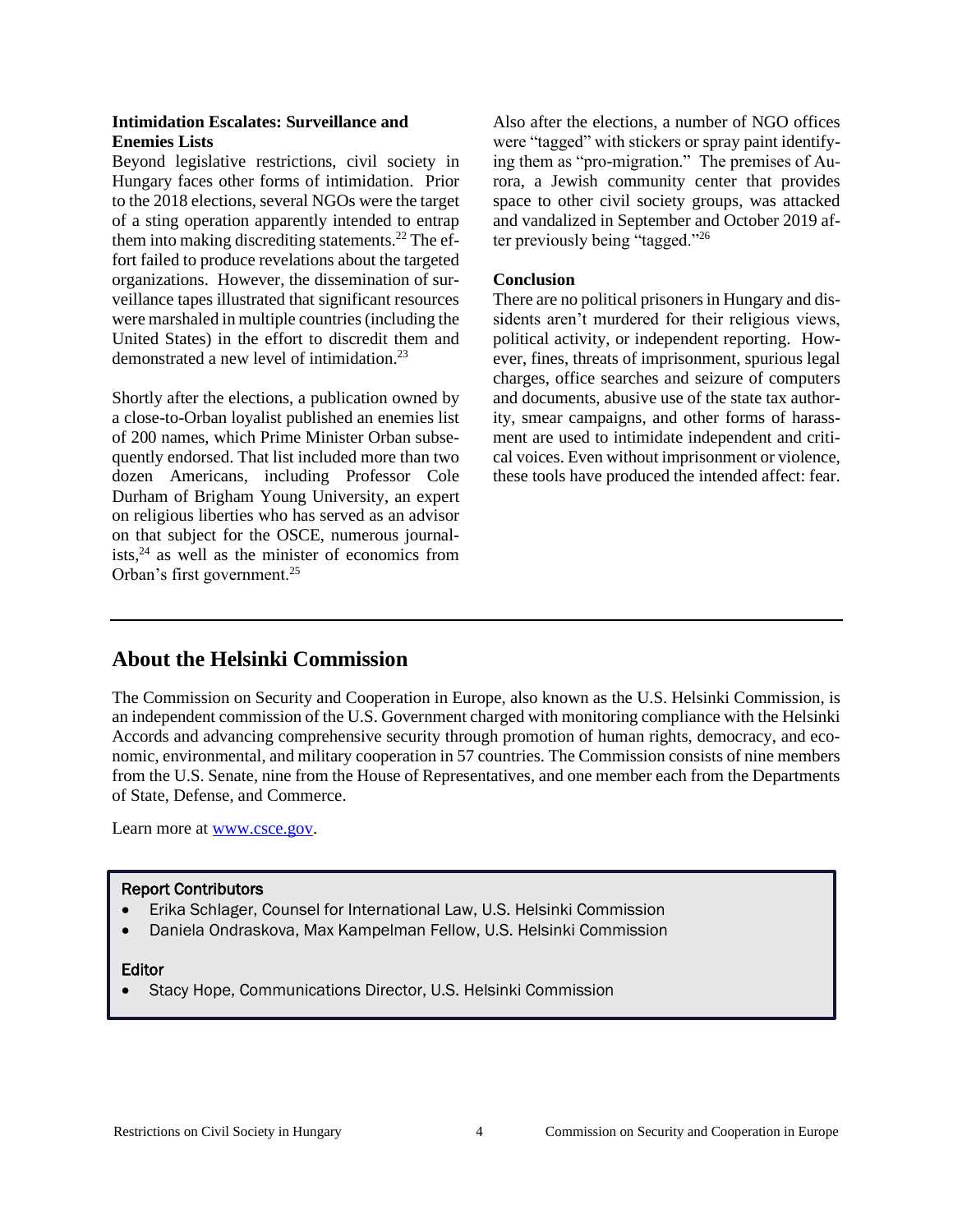<sup>3</sup> In November 2019, disciplinary proceedings were launched against Judge Csaba Vasvári in retaliation for asking the European Court of Justice for a ruling regarding the independence of the judiciary in Hungary. "Hungary: disciplinary action against judge for recourse to EU Court must cease," International Commission of Jurists, November 18, 2019,<https://www.icj.org/hungary-disciplinary-action-against-judge-for-recourse-to-eu-court-must-cease/>

<sup>4</sup> Prime Minister Viktor Orbán's speech at the 29th Bálványos Summer Open University and Student Camp, July 29, 2018[, https://www.kormany.hu/en/the-prime-minister/the-prime-minister-s-speeches/prime-minister](https://www.kormany.hu/en/the-prime-minister/the-prime-minister-s-speeches/prime-minister-viktor-orban-s-speech-at-the-29th-balvanyos-summer-open-university-and-student-camp)[viktor-orban-s-speech-at-the-29th-balvanyos-summer-open-university-and-student-camp.](https://www.kormany.hu/en/the-prime-minister/the-prime-minister-s-speeches/prime-minister-viktor-orban-s-speech-at-the-29th-balvanyos-summer-open-university-and-student-camp)

<sup>5</sup> Timeline Of Governmental Attacks Against Hungarian Civil Society Organisations, Joint Document of the Eötvös Károly Policy Institute – Mérték Media Monitor – Hungarian Civil Liberties Union – Hungarian Helsinki Committee – K-Monitor, November 17, 2017, [http://www.helsinki.hu/wp-content/uploads/Timeline\\_of\\_gov\\_at](http://www.helsinki.hu/wp-content/uploads/Timeline_of_gov_attacks_against_HU_NGOs_17112017.pdf)tacks against HU\_NGOs\_17112017.pdf.

<sup>6</sup> 2016 Country Reports on Human Rights Practices: Hungary, Department of State, [https://www.state.gov/re](https://www.state.gov/reports/2016-country-reports-on-human-rights-practices/hungary/)[ports/2016-country-reports-on-human-rights-practices/hungary/.](https://www.state.gov/reports/2016-country-reports-on-human-rights-practices/hungary/)

 $^7$  "Gyongyosi also told me that Jobbik had gone Orban one better on NGOs, submitting a bill that would require groups that receive funding from abroad to be labeled 'foreign agents,' as they are in Russia. I asked if he was accusing such groups of being traitors. 'Absolutely,' said this dapper gentleman in a fine navy suit." James Traub, "Viktor Orban Wades into Hungary's Dark Waters," *Foreign Policy*, October 26, 2015.

<sup>8</sup> Heather Nauert, Department of State Spokesperson, "Statement on Government of Hungary's Legislation Impact‐ ing Non-Governmental Organizations," June 19, 2017, [https://hu.usembassy.gov/kozlemeny-magyar-kormany](https://hu.usembassy.gov/kozlemeny-magyar-kormany-civil-szervezeteket-sujto-torvenyerol/)[civil-szervezeteket-sujto-torvenyerol/.](https://hu.usembassy.gov/kozlemeny-magyar-kormany-civil-szervezeteket-sujto-torvenyerol/)

<sup>9</sup>Dalibor Rohac, "Developments in Hungary," briefing of the Commission on Security and Cooperation in Europe, April 9, 2019, [https://www.csce.gov/sites/helsinkicommission.house.gov/files/unofficial-transcript/Un-](https://www.csce.gov/sites/helsinkicommission.house.gov/files/unofficial-transcript/Unoffiical%20Transcript%20FOR%20WEB%20Developments%20in%20Hungary%20.pdf)

[offiical%20Transcript%20FOR%20WEB%20Developments%20in%20Hungary%20.pdf.](https://www.csce.gov/sites/helsinkicommission.house.gov/files/unofficial-transcript/Unoffiical%20Transcript%20FOR%20WEB%20Developments%20in%20Hungary%20.pdf) *See also* Tamara Kovacevic, "EU budget: Who pays most in and who gets most back?," *BBC Reality Check*, May 28, 2019

<https://www.bbc.com/news/uk-politics-48256318>; Selam Gebrekidan, Matt Apuzzo and Benjamin Novak, "The Money Farmers: How Oligarchs and Populists Milk the E.U. for Millions," *The New York Times*, Nov. 3, 2019, [https://www.nytimes.com/2019/11/03/world/europe/eu-farm-subsidy-hungary.html.](https://www.nytimes.com/2019/11/03/world/europe/eu-farm-subsidy-hungary.html)

<sup>10</sup> See: Danny Hakim, "A Village Stadium Is a Symbol of Power for Hungary's Premier," *The New York Times*, April 3, 2014, [https://www.nytimes.com/2014/04/04/business/international/the-village-stadium-a-symbol-of-power-for](https://www.nytimes.com/2014/04/04/business/international/the-village-stadium-a-symbol-of-power-for-hungarys-premier.html?_r=0)hungarys-premier.html? r=0;Patrick Kingsley and Benjamin Novak, "In Hungary, Viktor Orban Showers Money on Stadiums, Less So on Hospitals," *The New York Times*, October 26, 2019 [https://www.ny-](https://www.nytimes.com/2019/10/26/world/europe/viktor-orban-soccer-health-care.html)

[times.com/2019/10/26/world/europe/viktor-orban-soccer-health-care.html](https://www.nytimes.com/2019/10/26/world/europe/viktor-orban-soccer-health-care.html)

<sup>11</sup> Russia frequently asserts that its foreign agent law is essentially the same as the U.S. Foreign Agents Registration Act (FARA), a 1938 law that *only* applies to persons who act specifically on behalf of a foreign principal. The United States has regularly rebutted this mischaracterization through its Embassy in Moscow, U.S. Mission to the OSCE, and elsewhere. *See also* Samantha Laufer, "A Difference in Approach: Comparing the US Foreign Agents Registra‐ tion Act with Other Laws Targeting Internationally Funded Civil Society," *The International Journal of Not-for-Profit Law*, 19, No. 1 (April 2017), [http://www.icnl.org/research/journal/vol19iss1/index.html.](http://www.icnl.org/research/journal/vol19iss1/index.html) 

<sup>12</sup> Heather Nauert, Department of State Spokesperson, "Statement on Government of Hungary's Legislation Impacting Non-Governmental Organizations," June 19, 2017, [https://hu.usembassy.gov/kozlemeny-magyar-kormany](https://hu.usembassy.gov/kozlemeny-magyar-kormany-civil-szervezeteket-sujto-torvenyerol/)[civil-szervezeteket-sujto-torvenyerol/.](https://hu.usembassy.gov/kozlemeny-magyar-kormany-civil-szervezeteket-sujto-torvenyerol/)

<sup>13</sup> "Hungarian Law On The Transparency Of Organisations Supported From Abroad: What Is At Stake?," briefing pa-per by the European Center for Not-for-Profit Law, June 15, 2017[, http://ecnl.org/wp-content/up](http://ecnl.org/wp-content/uploads/2017/06/ECNL-briefer-on-Hungarys-Lex-NGO.pdf)[loads/2017/06/ECNL-briefer-on-Hungarys-Lex-NGO.pdf.](http://ecnl.org/wp-content/uploads/2017/06/ECNL-briefer-on-Hungarys-Lex-NGO.pdf)

<sup>14</sup> Slovakia Country Profile, Nations in Transit 2018, Freedom House, [https://freedomhouse.org/report/nations](https://freedomhouse.org/report/nations-transit/2018/slovakia)[transit/2018/slovakia](https://freedomhouse.org/report/nations-transit/2018/slovakia) 

<sup>1</sup> Lyudmila Alexeyeva, "In Russia, Human Rights Groups Need Western Aid More Than Ever," *Washington Post*, February 24, 2016[, https://www.washingtonpost.com/opinions/in-russia-human-rights-groups-need-western-aid](https://www.washingtonpost.com/opinions/in-russia-human-rights-groups-need-western-aid-more-than-ever/2016/02/24/b8e934d2-d1c0-11e5-b2bc-988409ee911b_story.html)[more-than-ever/2016/02/24/b8e934d2-d1c0-11e5-b2bc-988409ee911b\\_story.html.](https://www.washingtonpost.com/opinions/in-russia-human-rights-groups-need-western-aid-more-than-ever/2016/02/24/b8e934d2-d1c0-11e5-b2bc-988409ee911b_story.html)

<sup>2</sup> *See* the reports of the OSCE on elections in Hungary, [https://www.osce.org/odihr/elections/hungary,](https://www.osce.org/odihr/elections/hungary) particularly the final report on the 2014 elections.